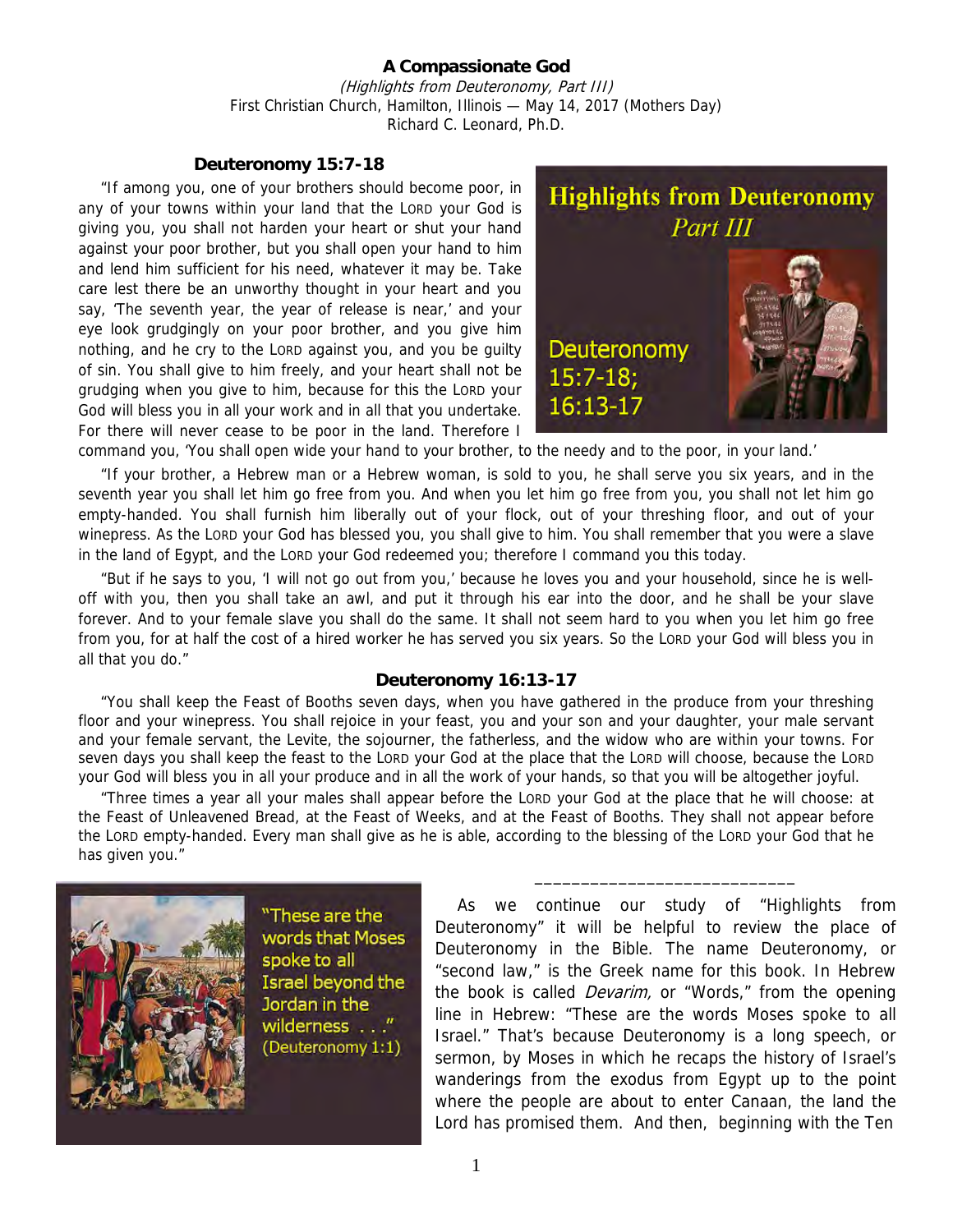Commandments, he explains the meaning of the instructions, or *torah*, that the Lord delivered to them on Mount Sinai (called Horeb in Deuteronomy).

Moses is doing this to prepare the people for the kind of life the Lord has called them to live in the land they're going over the River Jordan to possess. Moses knows he isn't going to enter the land himself; of the Israelites that came out of Egypt only two men, Joshua and Caleb, will enter the land of promise because they were the only ones willing to go up and fight for it right after the Israelites escaped from Egypt. Moses, because of a problem he had, must end his career as Israel's leader and turn the reins over to Joshua, his assistant. So the last verses of Deuteronomy record the death of Moses on Mount Pisgah.

Today we consider two passages from chapters 15 and 16. The first passage concerns the treatment of poor people in the community of Israel, and the treatment of slaves or bondservants. The second passage concerns the celebration of the annual feasts. Now, I am fully aware that today is Mothers Day and I know you would expect me to say something about that in this message. Can I develop a thought appropriate for Mothers Day in a teaching based on the Book of Deuteronomy? Well, we shall see. Stay tuned.

In our first passage, from chapter 15, Moses begins by instructing his people in how the Lord expects them to deal with the poor in their midst. "There will never cease to be poor in the land," Moses reminds them. "Therefore I command you, 'You shall open wide your hand to your brother, to the needy and to the poor, in your land'" (15:11). We're reminded of what Jesus told his disciples when they objected to what they considered extravagant waste after a woman poured expensive ointment on his head. "You always have the poor with you," he said, "and whenever you want, you can do good for them. But you will not always have me" (Mark 14:7). I suspect Jesus is quoting Moses here. And, although he said this woman's action was appropriate in view of his impending death and burial, Jesus



and the disciples did maintain a treasury from which they gave out aid to the poor. Jesus said he didn't come to do away with the Law of Moses, but to fulfill it, and we see him doing that, in part, by the provision he made for helping the needy as he went about proclaiming the kingdom of God.

Why was it important for the people of Israel to make sure the poor in their midst were cared for? We find a clue in what Moses says at the beginning of our reading: "You shall not harden your heart or shut your hand against your poor brother, but you shall open your hand to him and lend him sufficient for his need, whatever it may be" (15:7-8). The key word here is *brother*. The people of God, the people the Lord has called to serve him, are a *family*. They're not a family just because they're all descended from Abraham. In fact, if you read the Bible's fine print you discover that not all members of the Israelite community were blood descendants of Abraham, Isaac, and Jacob; other people had joined their movement along the way. They were a family because they served the one God; they were brothers and sisters in a bond more powerful than the ties of blood and biological birth.

Christians are the spiritual descendents of Abraham, and the church has always taken these words of Moses to heart and cared for the poor. Within the body of Christ there isn't supposed to be any neglect of those who are in want. Even the apostle Paul's instructions for the Lord's Supper indicate that believers need to look out for one another's needs. He has some severe words for the Corinthians in 1 Corinthians, chapter 11: "When you come together, it is not the Lord's supper that you eat. For in eating, each one goes ahead with his own meal. One goes hungry, another gets drunk. What! Do you not have houses to eat and drink in? Or do you despise the church of God and humiliate those who have nothing?" (1 Corinthians 11:20-22).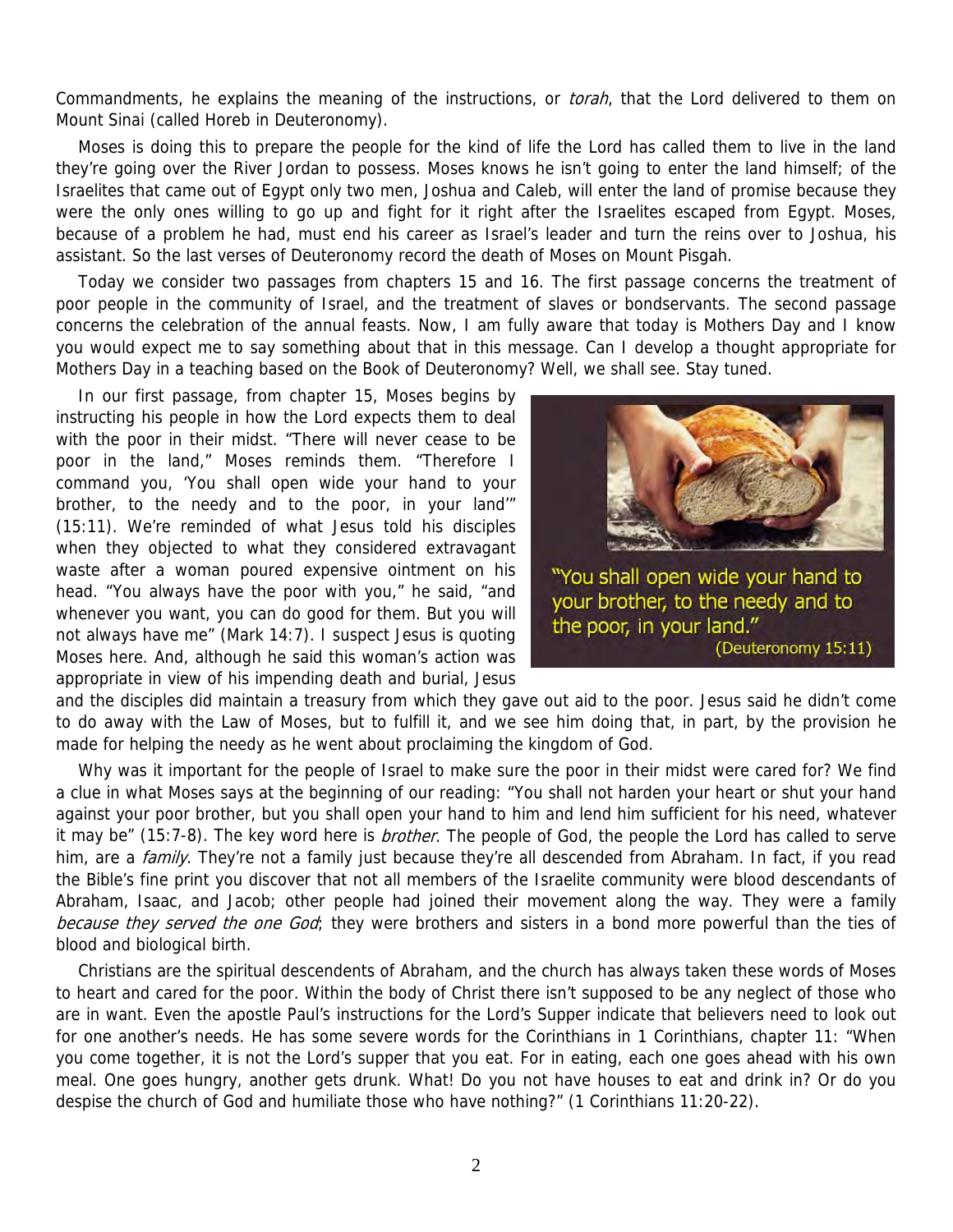So, from the very beginning the Christian church has worked to aid the poor through various works of mercy, to minister to the orphaned with homes, or to help the sick through establishing hospitals. Our hosting of the Hamilton Food Pantry, and the help our congregation provides in operating it, is an example of what followers of Jesus have always done. So is the Love Fund, which provides assistance to people in our community who run up against a financial problem. So is the Mexico mission, helping people in our neighbor



country toward a better life. But, if we would follow Moses and also the early Christians, we need to especially take care of the needs of those who are members of our own Christian fellowship. There's a saying, "Blood is thicker than water." But when it comes to our responsibility as Christians, the waters of baptism should create a family bond between us that's just as strong as the ties of a blood relationship.

As the Christian church grew in the ancient world and on into the modern age, biblical values such as concern for the needy have come to permeate our Western culture. The result is that, today, programs to help the economically disadvantaged have come to be viewed as the responsibility of government. That hasn't been a helpful development,

because it has led us to the socialistic "welfare state," which pretends to help the poor through entitlements financed by taxation. This is certainly not what the Lord had in mind in giving Moses his instructions, for there are no "brothers and sisters," no tender family ties, in such a regime. When helping the needy becomes a matter of politics, the most well-intentioned efforts become subject to corruption and abuse and misdirection. An example is President Johnson's "War on Poverty" of the 1960s. What that program really did was to create a lot of nice jobs for middle-class administrators, but not much that ever really helped the poor. In fact, poverty in America actually increased because people lost their incentive to better themselves through responsible living — and the problem is still with us. How much better if the people of God throughout this nation were to take on the responsibility the Bible gives them to "open wide their hand to their brother," and not leave that to the government. But the fact that we find such a solution virtually unthinkable shows how far we have come from the ideal set forth in Scripture.

When the people of God care for those less well off, this is simply a reflection of the character of our God. The Lord proclaims himself to be merciful and compassionate, especially to those who are oppressed — which is why he took pity of Israel and delivered them from slavery in Egypt. One of the most powerful statements of the Lord's compassion is found in the prophecy of Hosea, in what we know as chapter 11:

"When Israel was a child, I loved him, and out of Egypt I called my son. The more they were called, the more they went away; they kept sacrificing to the Baals and burning offerings to idols. Yet it was I who taught Ephraim to walk; I took them up by their arms, but they did not know that I healed them. I led them with cords of kindness, with the bands of love, and I became to them as one who eases the yoke on their jaws, and I bent down to them and fed them. . . .

How can I give you up, O Ephraim? How can I hand you over, O Israel? How can I make you like Admah? How can I treat you like Zeboiim? My heart recoils within me; my compassion grows warm and tender. I will not execute my burning anger; I will not again destroy Ephraim; for I am God and not a man, the Holy One in your midst, and I will not come in wrath" (Hosea 11:1-4, 7-9).



them." (Hosea 11:1, 3-4)



Jesus, approaching Jerusalem as he was about to be crucified, expressed the same tenderness toward the city, even though it had refused to accept his message: "O Jerusalem, Jerusalem, the city that kills the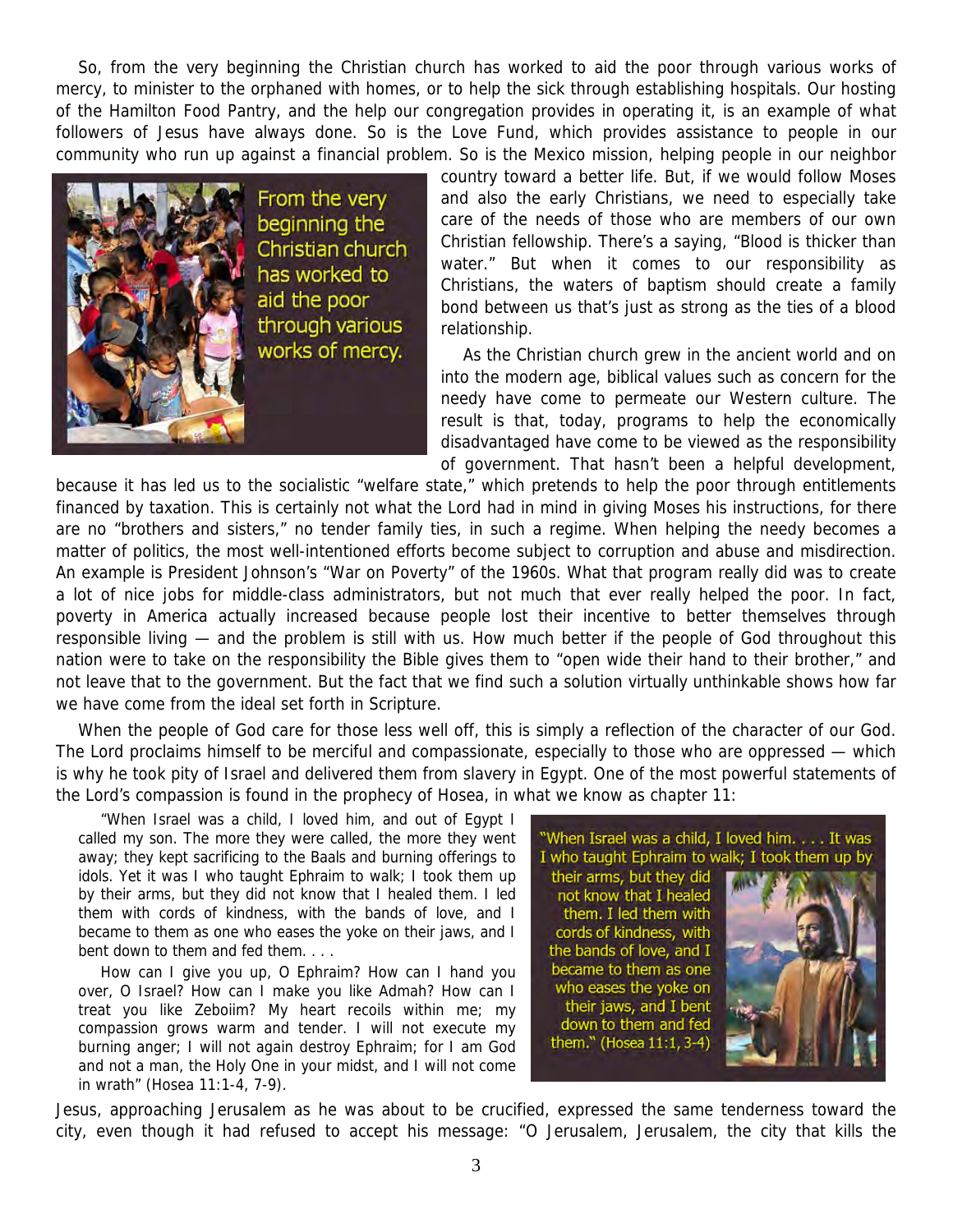prophets and stones those who are sent to it! How often would I have gathered your children together as a hen gathers her brood under her wings, and you were not willing!" (Luke 13:34).

Passages like these underscore the Lord's compassion and care for those who belong to him, even when they're not always faithful or obedient. Here's a question for you: Who has it been in your life that has reflected this same compassion — who, as Hosea says, took you in their arms, bent down and fed you, taught you to walk, and when you did wrong still showed warm and tender compassion and didn't reject you? You know I'm referring to your mother! A mother who does what comes naturally to her is going to display the same kind of loving care that the Lord shows toward those he has called to serve him.



I realize that with the so-called feminist movement there are people who object to the idea that it's natural to a mother to nurse and care for her children. They call that "sexism." Public places now often have baby changing tables in the men's room as well as the ladies', because we're no longer supposed to respect the different roles human history has typically assigned to men and women regardless of the obvious differences between them in body parts or the way their brains operate. But, realistically, there is a difference between being a father and being a mother, as we all know. And when Jesus wanted to express compassion toward Jerusalem, the center of his Jewish world, he used the language and imagery of motherhood: "How often would I have gathered your children together as a hen gathers her

brood under her wings." The day we forget or abandon Mothers Day is the day we lose a little bit of our biblical understanding of the nature of God, a merciful and compassionate God who cares for the needs of those he loves.

Now, completing our discussion of Deuteronomy, chapter 15, what about slavery? For Moses explains that if an Israelite has another Israelite as his slave, he's supposed to let him go free in the seventh year, the "jubilee" or year of release. And he adds, "When you let him go free from you, you shall not let him go emptyhanded." You don't just turn the slave out into the street, Moses is saying, but you provide for his continued livelihood till he can find other work and support himself. And don't consider this a hard thing to do, the Lord

tells the Israelites, whether it's a male or female slave that you have to let go — because, remember, you were all slaves in Egypt and you know what slavery is like, and you should be grateful to the Lord that he set you free as well.

Already we can see how different the practice of slavery was in Israel from the cruel, dehumanizing way slaves could be treated in other cultures. For slavery was universal in the ancient world. In fact, slavery has been called "the electricity of the ancient world." The economy of that world could no more function without slavery than our economy could function today without electric power. Slavery was just the way things got done. It wasn't based on race, as it was in the old South of the United States; in fact, in the Roman Empire



many slaves were Greeks or people from other nations Rome had subdued. You could become a slave by losing your source of income, so you had no choice but to sell yourself to someone in order to even have a roof over your head and food on your plate. You could become a slave by being captured in warfare and driven away to the land of your conqueror.

So in most nations the lot of a slave was a hopeless and dismal one, and slaves were tempted to rebel against such demeaning conditions. The famous revolt led by the Thracian slave Spartacus against the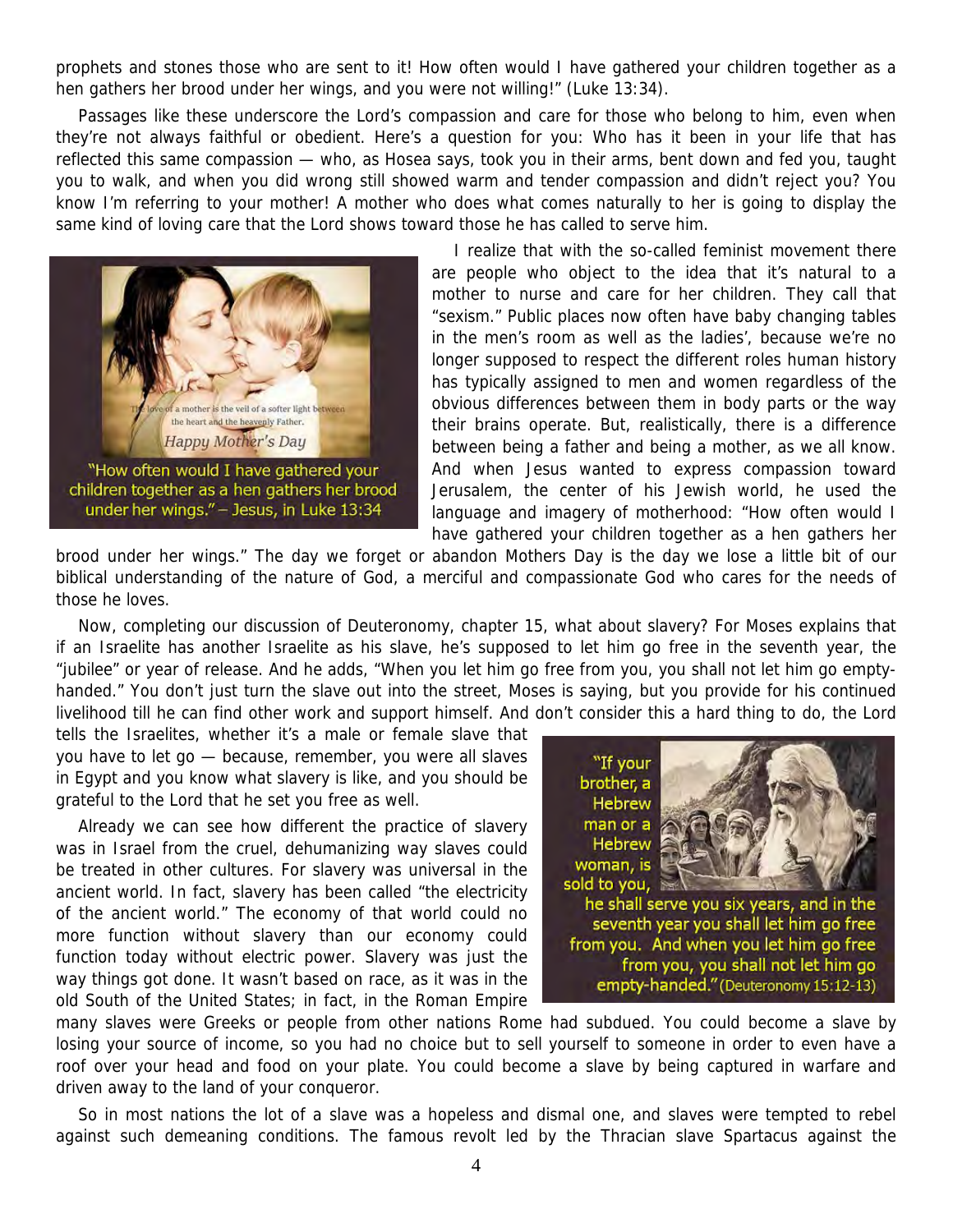Romans, in the first century BC, is a case in point. In suppressing this revolt the Roman forces lined the Appian Way, all the way from Capua to Rome, with a string of crosses on which the defeated slaves were hung, as a gory reminder to all of what becomes of a slave who tries to break away. That was the Roman treatment for a slave and a rebel, and we understand why the cross of Jesus was a symbol that flew in the face of everything the Roman world considered worthy and worth considering.

But slavery in Israel was different, as Moses' commandment about freeing the slave after seven years reveals to us. Just as in the case of the poor, the Lord shows his compassion in how his people are to deal with the question of slavery. In fact what Moses says next is illuminating, for he makes a provision for the slave who *doesn't want to be set free!* If the slave says, "I love my master, and I don't want to leave because



I've got a pretty good deal right here," then the master is to perform a little ceremony, piercing the ear of the slave against the doorpost of the house. If that sounds a little cruel, I take it that this was basically a symbolic gesture whereby the slave says, "I belong here, in this house, and in this family." You and I might want to ask ourselves: "If I'm a servant, or a slave (the biblical words mean both), in the house of the Lord, shouldn't I ask the Lord to "pierce my ear" to cement that relationship I have with him?" In fact there's a Christian song that goes like this: "Pierce my ear, O Lord my God; take me to Your door this day. I will serve no other God; Lord, I'm here to stay." (I remember hearing my eldest daughter sing it many years ago, when she was in high school.)

To us, slavery is a horrible and dehumanizing institution, no matter how comfortable the situation of the slave might seem to be. But we regard slavery that way only because of the influence of Christianity through twenty centuries of Western culture. It's only the biblical worldview, which understands people to be made in the image of God, that offers an incentive to do away with slavery. In fact, the drive to abolish slavery in both Britain and the United States was led by committed, Bible-believing Christian statesmen like William Wilberforce in England and American abolitionist preachers like Lyman Beecher, father of Harriet Beecher Stowe who wrote the influential book *Uncle Tom's Cabin*  $-$  a story that opened the eyes of many to the conditions of slavery in the old South.

Now, finally, let's turn to Deuteronomy chapter 16 where Moses describes the annual festivals of Israel. "Three times a year," he says, "all your males shall appear before the LORD your God at the place that he will choose: at the Feast of Unleavened Bread, at the Feast of Weeks, and at the Feast of Booths" (Deuteronomy 16:16). Worship in ancient Israel wasn't like the weekly gatherings that Christians and Jews practice today. The Sabbath didn't become a day of weekly gatherings until the Jews returned from their exile in Babylon in the sixth century BC. Instead, worship in Israel centered in the annual festivals when people went on pilgrimage to the sanctuary. Some of the Psalms, called the "Songs of Ascent," were probably sung by pilgrims as they went up to the Temple in Jerusalem (Psalms 120-134), and



other Psalms were sung at the various festivals Moses lists: The "Feast of Unleavened Bread," or Passover; the Feast of Weeks, also called Pentecost in Greek, and the Feast of Booths or Feast of Ingathering, the fall harvest festival. All these festivals helped Israel remember what the Lord had done for them in setting them free and giving them his law.